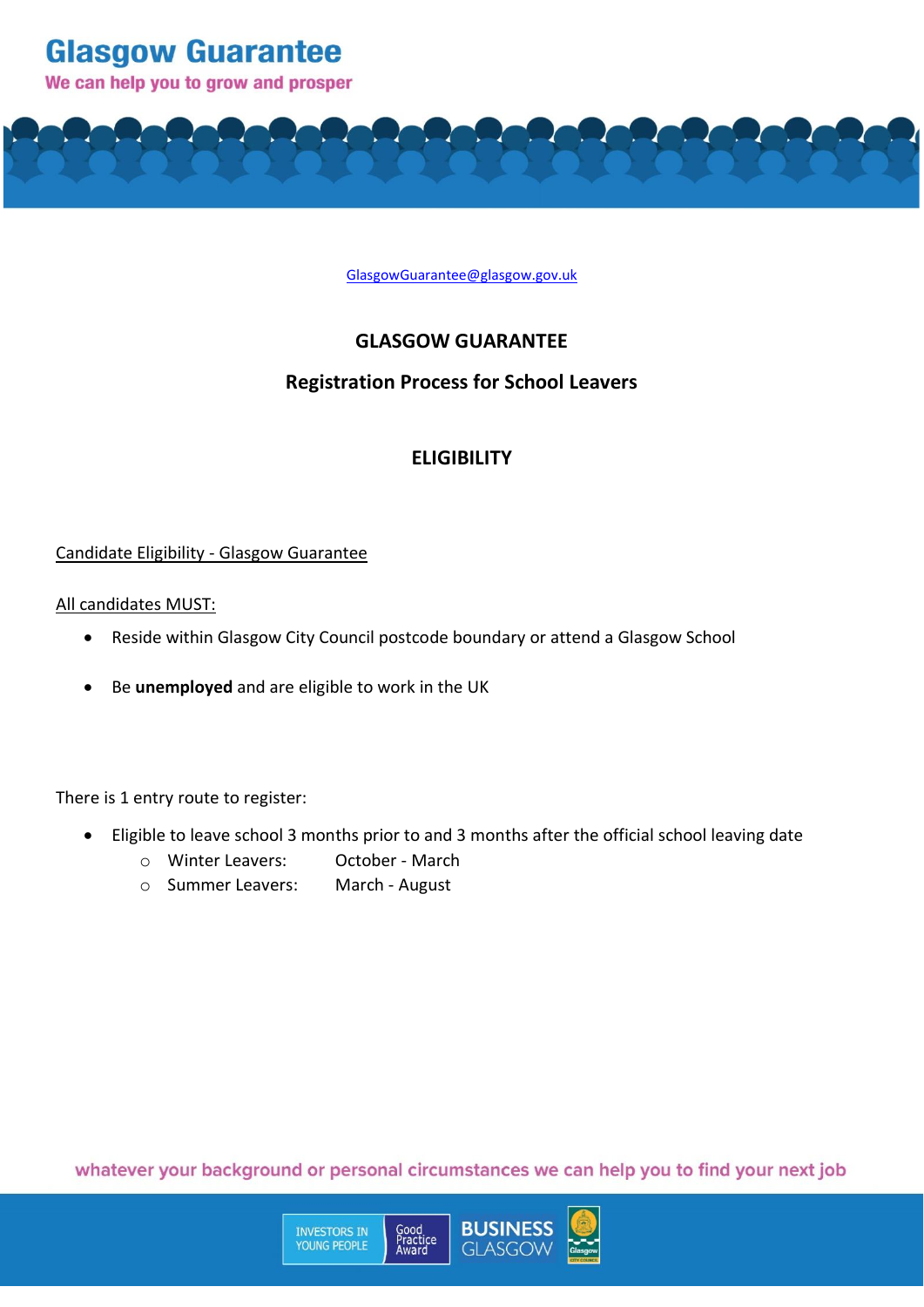We can help you to grow and prosper

## **3 STEP REGISTRATION PROCESS**

The registration process includes the following steps:

- Online registration form
- Email address verification
- Indicating sector interests

Candidates will have access to their account and be able to view vacancies after they submit the online registration form, however they **WILL NOT** be able to apply for any vacancies, until all the above areas are complete and the candidate has been approved by Glasgow Guarantee.

**Registrations can only be approved once all 3 areas have been completed and school leaving date is verified. Glasgow Guarantee will refer to the School Winter and Summer Leavers List, (which is provided by Glasgow City Council, Education Services) to confirm and verify school leaving date.**

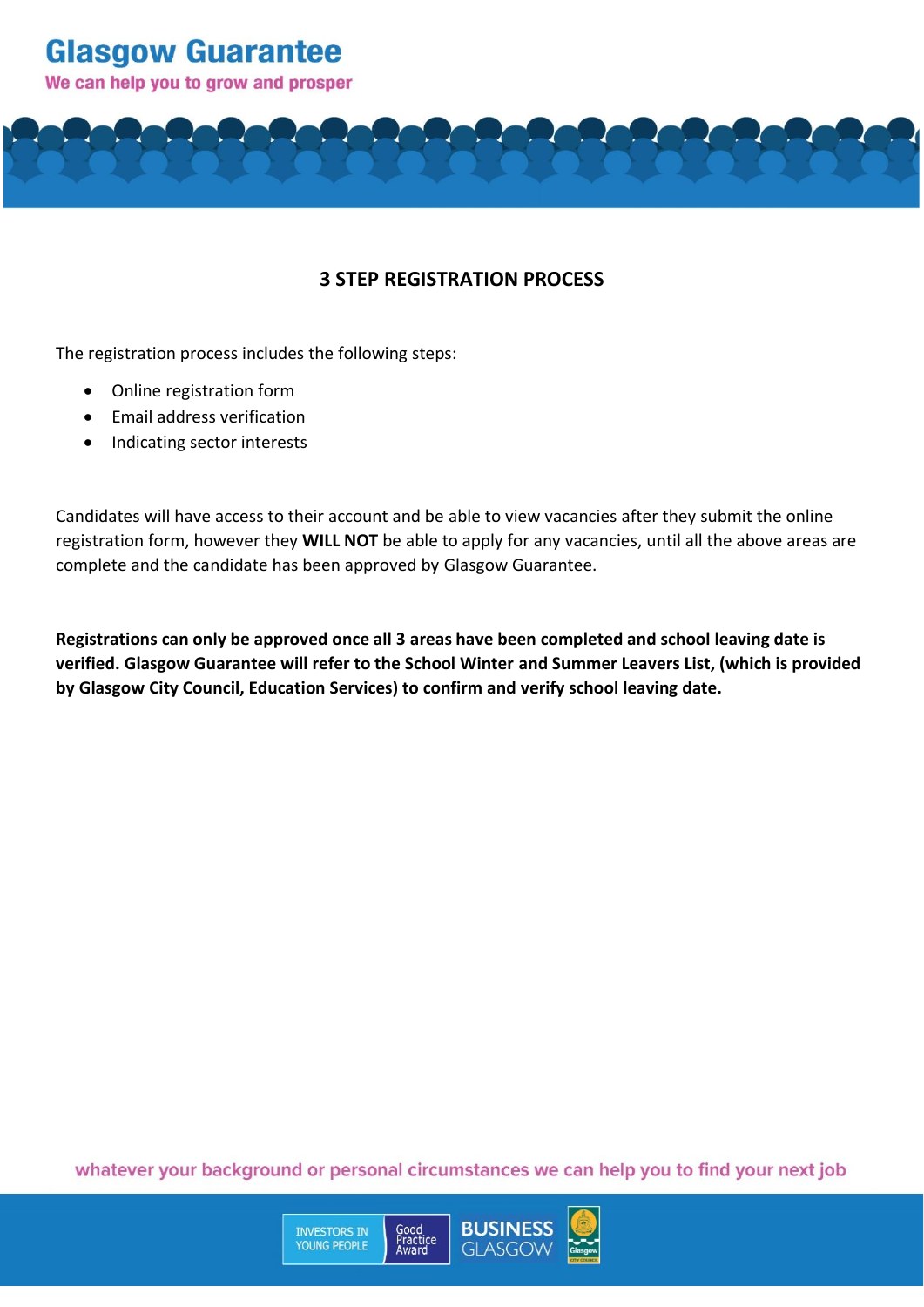We can help you to grow and prosper

## #MAKE IT WORK AND GET RECRUITING

The Glasgow Guarantee is a highly regarded employability programme which supports Glaswegians into work and helps local businesses to grow and prosper.

- It offers many benefits if you are:
- . a Glasgow resident who is unemployed or about to leave school or college- we have lots of job opportunities available to you

. a Glasgow based business, who employs less than 250 staff we can support you financially when you are recruiting your next employee.



Click on #MAKE IT WORK - find your next job. Register to apply for jobs here  $\bullet$ 

> **INVESTORS IN** YOUNG PEOPLE

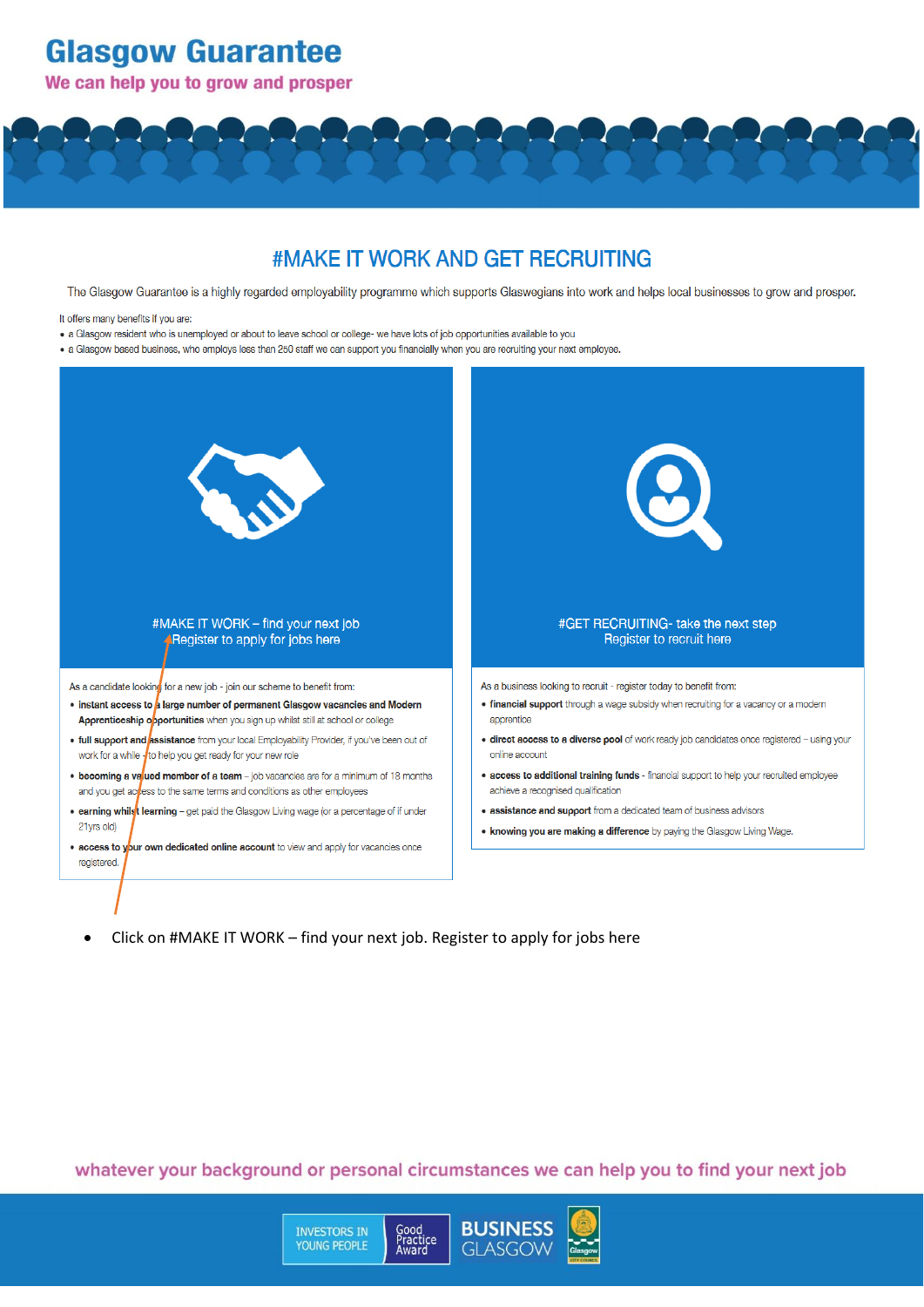## We can help you to grow and prosper

## **STEP 1: ONLINE REGISTRATION FORM**

| Registration                                                                                                                                                     | Complete the form to determine if you are eligible for Glasgow Guarantee                                                                                                                      |
|------------------------------------------------------------------------------------------------------------------------------------------------------------------|-----------------------------------------------------------------------------------------------------------------------------------------------------------------------------------------------|
|                                                                                                                                                                  |                                                                                                                                                                                               |
| <b>Fair Processing Notice</b><br>To find out how we will process and use your personal information in connection with this request please see our Privacy Policy |                                                                                                                                                                                               |
| Date of Birth (DD/MM/YYYY)                                                                                                                                       | Postcode<br><b>Find Address</b>                                                                                                                                                               |
| Home<br>Sign in<br><b>Cookie Policy</b><br><b>Vacancie</b><br><b>Privacy Policy</b><br><b>Business</b><br>Case Stu dies                                          | <b>CONTACT US</b><br>Phone: 0141 287 7282<br>. Option 1 for Candidate Begistration or Account Issues<br>· Option 2 for Business Enquiries                                                     |
| Enter date of birth<br>1.<br>2.<br>please access www.gov.uk/find-local-council<br>Guarantee to register - 0141 287 7282 (Option 1 or 4)                          | Enter a valid Glasgow City Council postcode. To check that the postcode is within Glasgow City,<br>a. If you do not live in Glasgow but attend/attended a Glasgow school, please call Glasgow |
| <b>Click FIND ADDRESS</b>                                                                                                                                        |                                                                                                                                                                                               |
| <b>Fair Processing Notice</b><br>To find out how we will process and use your personal information in connection with this request please see our Privacy Policy |                                                                                                                                                                                               |
| Address<br>- Please Select -                                                                                                                                     |                                                                                                                                                                                               |
| 3. Select address from the drop down list                                                                                                                        |                                                                                                                                                                                               |

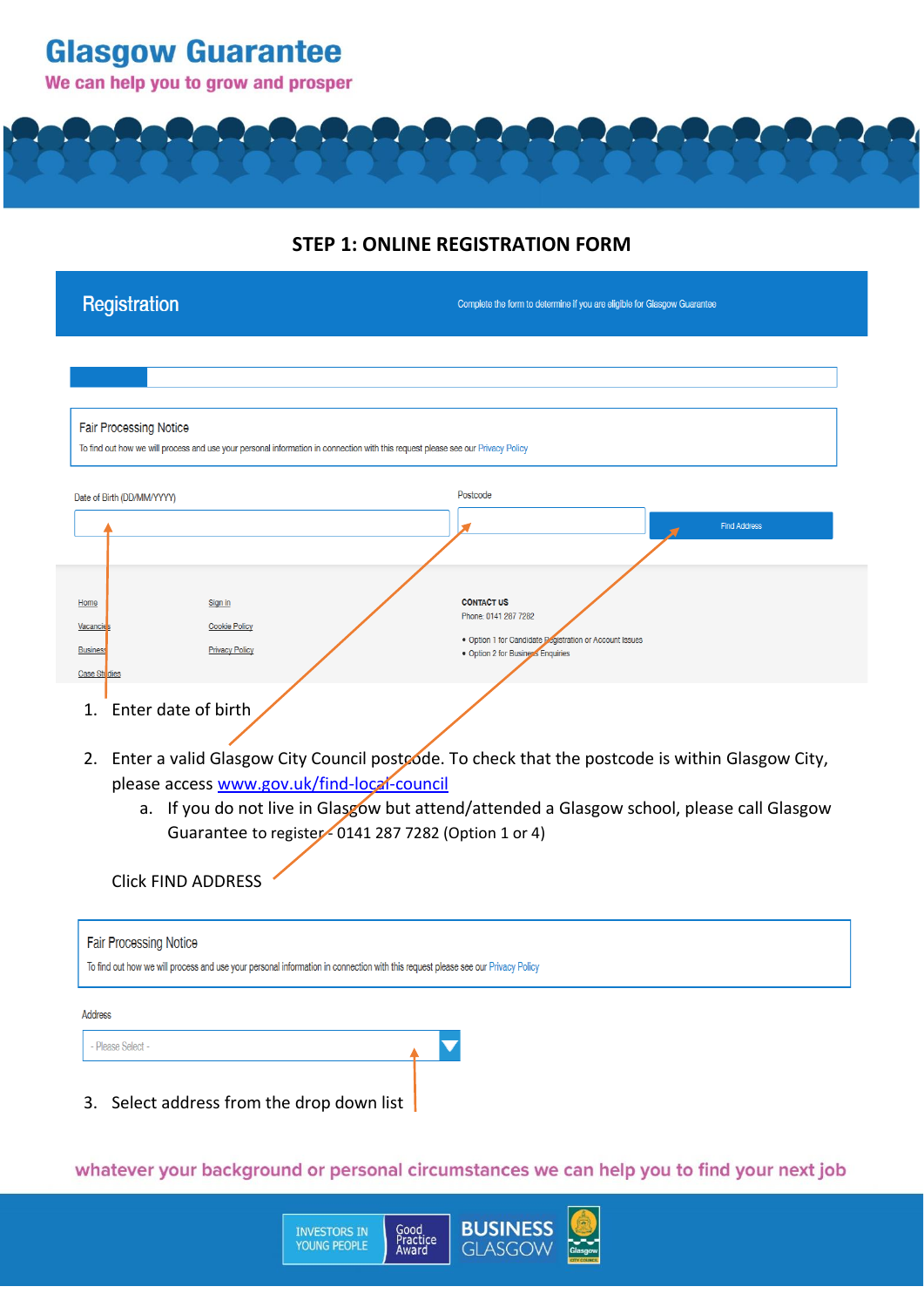We can help you to grow and prosper



## **STEP 1: ONLINE REGISTRATION FORM**

Have you left school within the last 3 months OR are you eligible to leave school within the next 3

| <b>HOHLIS!</b>                                   |           |                                        |
|--------------------------------------------------|-----------|----------------------------------------|
| Yes                                              | <b>No</b> |                                        |
| Please select your most recently attended school |           | Please select your school leaving date |
| <b>Please Select</b>                             |           | <b>Please Select</b>                   |
|                                                  |           |                                        |
| Are you eligible to work in the UK?              |           |                                        |
| Yes                                              | <b>No</b> |                                        |
| Do you need a visa to work in the UK?            |           |                                        |
| Yes                                              | <b>No</b> |                                        |
|                                                  |           |                                        |

- 4. Have you left school in the last 3 months OR are you eligible to leave school within the next 3 months?
	- a. Select YES or NO
- 5. Select the most recently attended school from the available drop down list
- 6. Select your school leaving date
	- a. Select Winter if you leave between October and March
	- b. Select Summer if you leave between March and August
- 7. Are you eligible to work in the UK?
	- a. Select YES or NO
- 8. Do you need a VISA to work in the UK?
	- a. Select YES or NO
	- b. Accepted VISA for registration include:
		- i. Indefinite leave to remain/settlement
		- ii. UK Partner Visa EEA Family Permit

**INVESTORS IN**<br>YOUNG PEOPLE

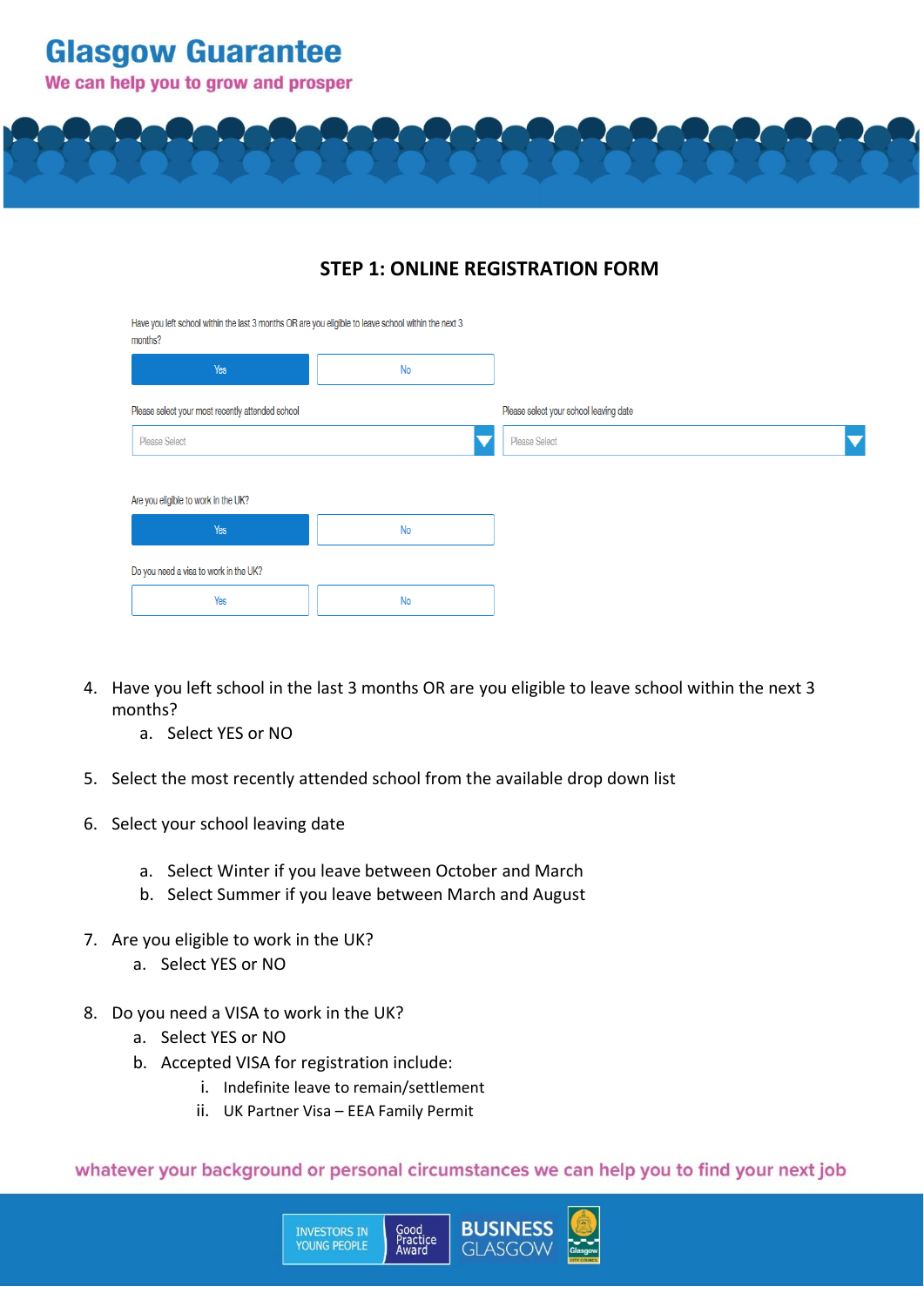We can help you to grow and prosper

**Glasgow Guarantee** 



## **STEP 1: ONLINE REGISTRATION FORM**

#### **PERSONAL DETAILS:**

| Personal details     |                            |
|----------------------|----------------------------|
| First name           | Middle name                |
| Last name            | Date of Birth (DD/MM/YYYY) |
| NI number            |                            |
| <b>Address One</b>   | <b>Address Two</b>         |
| <b>Address Three</b> | Town                       |
| Postcode<br>G43 1TZ  | Mobile phone number        |
| Email                | Confirm email              |
| Username             |                            |
| Password             | <b>Confirm Password</b>    |

#### 9. Complete all fields

#### 10. National Insurance Number is a mandatory field

- a. If you don't have an NI number, please contact Glasgow Guarantee on 0141 287 7282 Option 1 or 4
- 11. Create a Username and Password
	- a. Think of a username and password that you'll remember

**INVESTORS IN**<br>YOUNG PEOPLE

whatever your background or personal circumstances we can help you to find your next job

Good<br>Practice<br>Award

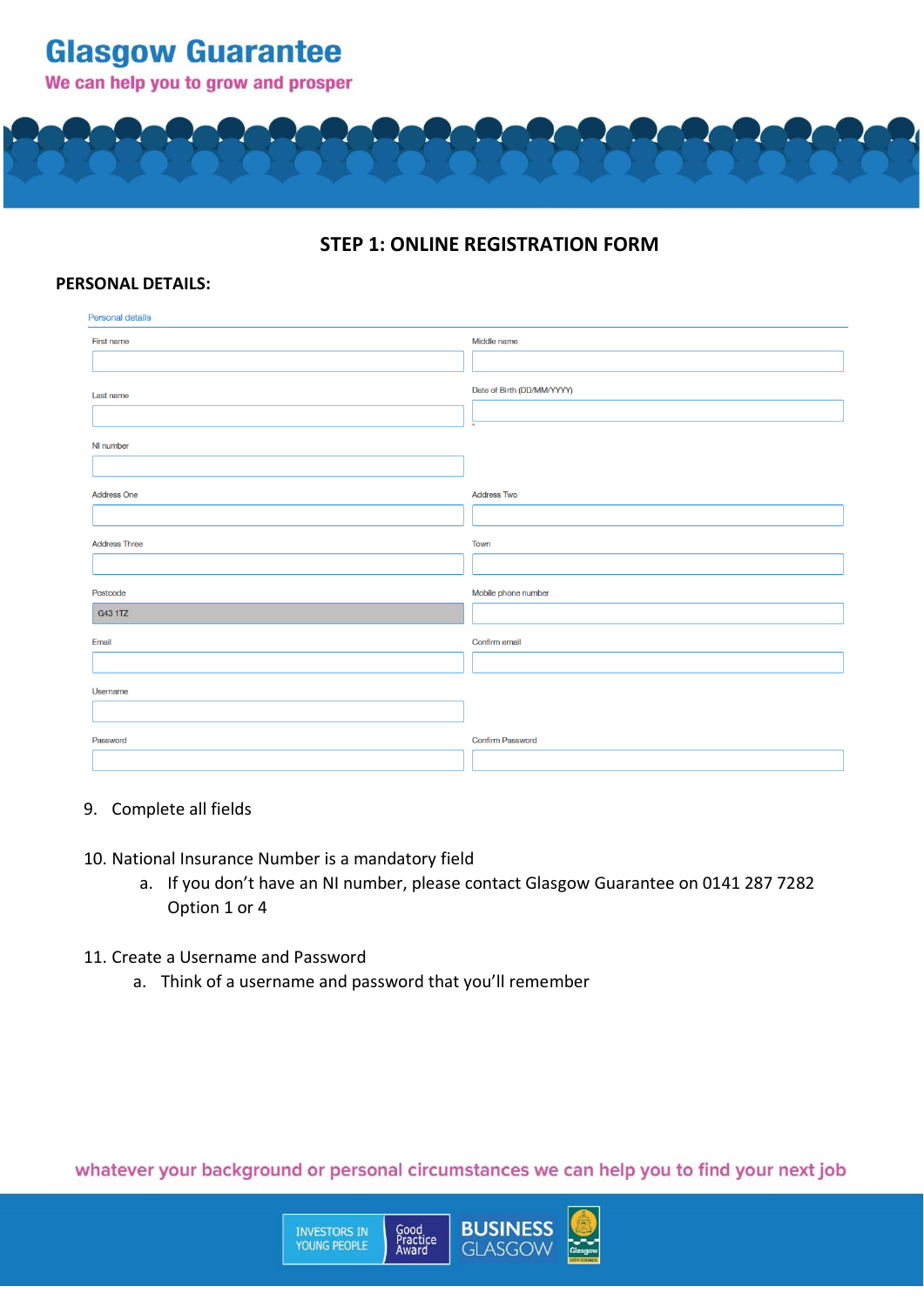### We can help you to grow and prosper



## **STEP 1: ONLINE REGISTRATION FORM**

#### **EQUALITY AND DIVERSITY:**

#### **Equality & Diversity**

Achieving diversity in the workplace is important to us: it isn't just about complying with the law it's about recognising and valuing each other's differences and treating each other fairly. We want to recognise everybody's worth regardless of their age, disability, gender, sexual orientation, religion or belief and ensure equality across all areas. We want to respect others, and be a sensitive and understanding employer. We want do this because we think that when people can be themselves they perform better and it helps us to better reflect the community we serve. To achieve this we will:

- . Undertake positive action activities to promote fairness and diversity throughout all our recruitment practices.
- . Strive to continually improve our processes in order to work positively with the communities we serve to develop and engage their skills and abilities to improve our effectiveness.
- . Commit to fairness and diversity within all our practices and ensure respect and dignity for all employees.

#### **Positive Action**

We recognise that we are under-represented by people from minority groups such as black and minority ethnic people, lesbian, gay, bisexual and transgender and those who identify as having a disability. In order to raise awareness and promote careers within Glasgow Guarantee, we use Positive Action to encourage and inform individuals from these groups. We particularly encourage applications from Black and Minority Ethnic (BME), Disabled including Additional Supported Learning requirements and Care Experienced candidates who we would like to see better represented in employment. Positive Action is legal under the Equality Act 2010 and refers to a number of activities employed by an organisation, which are designed to counteract under representation and disadvantage. These initiatives are aimed at attracting people to apply for posts, knowing that their application will be treated equally and selection is done on the basis of merit and the ability of that individual to carry out the job. Positive Action activities that are supported through Glasgow Guarantee include access to Modern Apprenticeships up to 26th Birthday if Care Experienced and 29th Birthday if Disabled.

In order for us to ensure we are providing equality of opportunity we ask that all candidates complete an Equalities Monitoring Form, this is included within our application pack. How would you describe your gender? Have you ever identified as a transgender person or trans person?

| <b>Please Select</b>                                                                                            |           | <b>Please Select</b>             |  |
|-----------------------------------------------------------------------------------------------------------------|-----------|----------------------------------|--|
| What is your Religion or Belief?                                                                                |           | What is your national Identity?  |  |
| <b>Please Select</b>                                                                                            |           | <b>Please Select</b>             |  |
| What is your ethnic group?                                                                                      |           | What is your sexual orientation? |  |
| <b>Please Select</b>                                                                                            |           | <b>Please Select</b>             |  |
| <b>Parental Poverty</b>                                                                                         |           |                                  |  |
| <b>Please Select</b>                                                                                            |           |                                  |  |
| Care experienced                                                                                                |           |                                  |  |
| Have you ever been in care or are care experienced                                                              |           |                                  |  |
| Yes                                                                                                             | <b>No</b> |                                  |  |
| <b>Disability</b>                                                                                               |           |                                  |  |
| Do you consider yourself to have a disability or long term health condition?                                    |           |                                  |  |
| <b>Please Select</b>                                                                                            |           |                                  |  |
| If you are invited to interview are there any reasonable adjustments the employer needs to make to help<br>you? |           |                                  |  |
| Yes                                                                                                             | <b>No</b> |                                  |  |
| Where did you hear about us?                                                                                    |           |                                  |  |
| <b>Please Select</b>                                                                                            |           |                                  |  |
| I have read the terms and conditions here                                                                       |           |                                  |  |
|                                                                                                                 | Submit    |                                  |  |
| 12. Complete the equality and diversity form                                                                    |           |                                  |  |
| 13. Read the terms and conditions and tic $\bf{k}$ the box                                                      |           |                                  |  |

14. Submit your online registration form

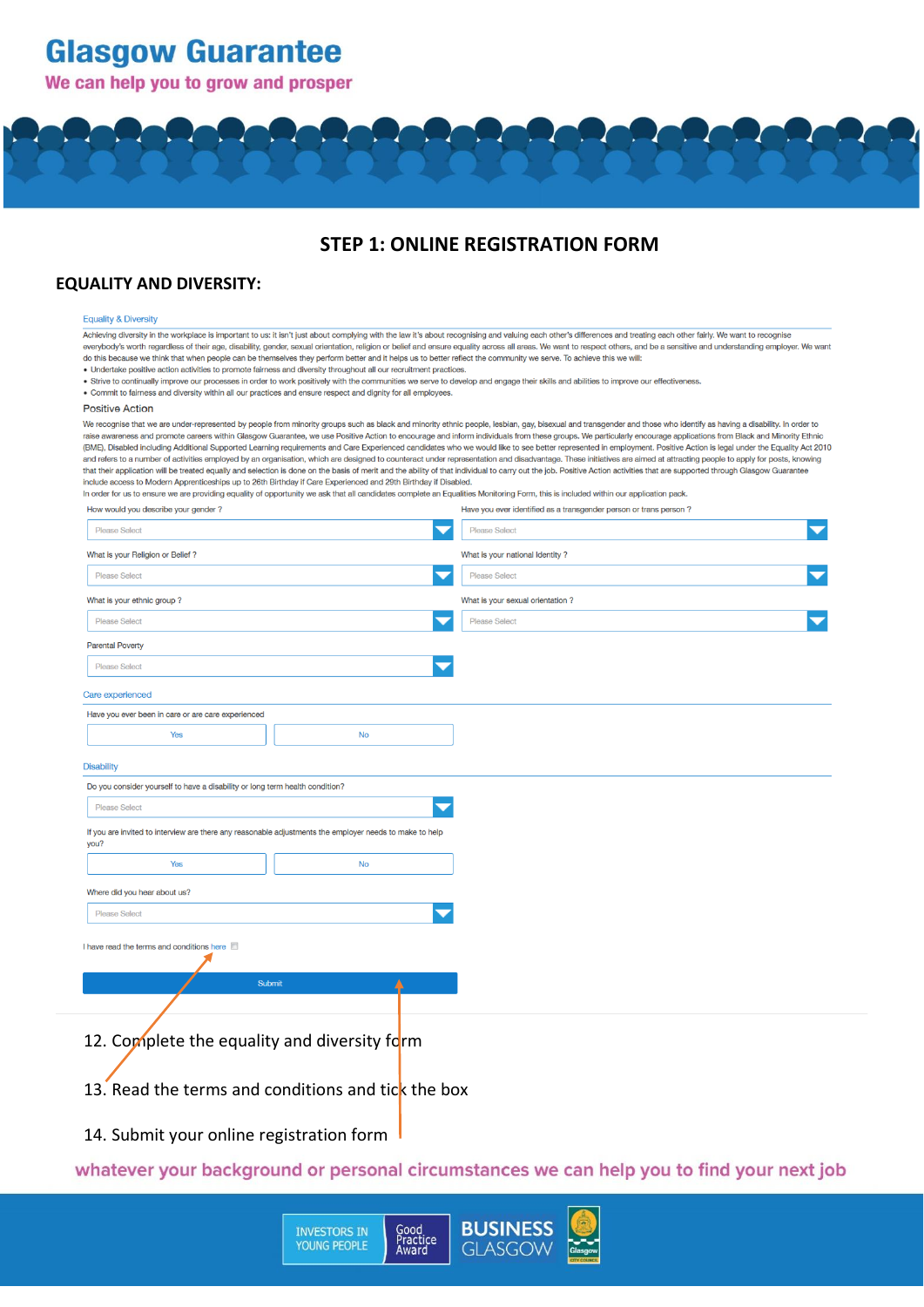We can help you to grow and prosper



**Once you submit your registration form, you will be automatically logged in to your account but you will not approved at this stage. You will be able to view vacancies but WILL NOT be able to apply until you complete the 3 step registration process and have been approved by Glasgow Guarantee.**

**IF USING A PUBLIC PC, PLEASE DO NOT AUTOSAVE YOUR USERNAME AND PASSWORD – other people using the PC after you will be able to log in to your account**

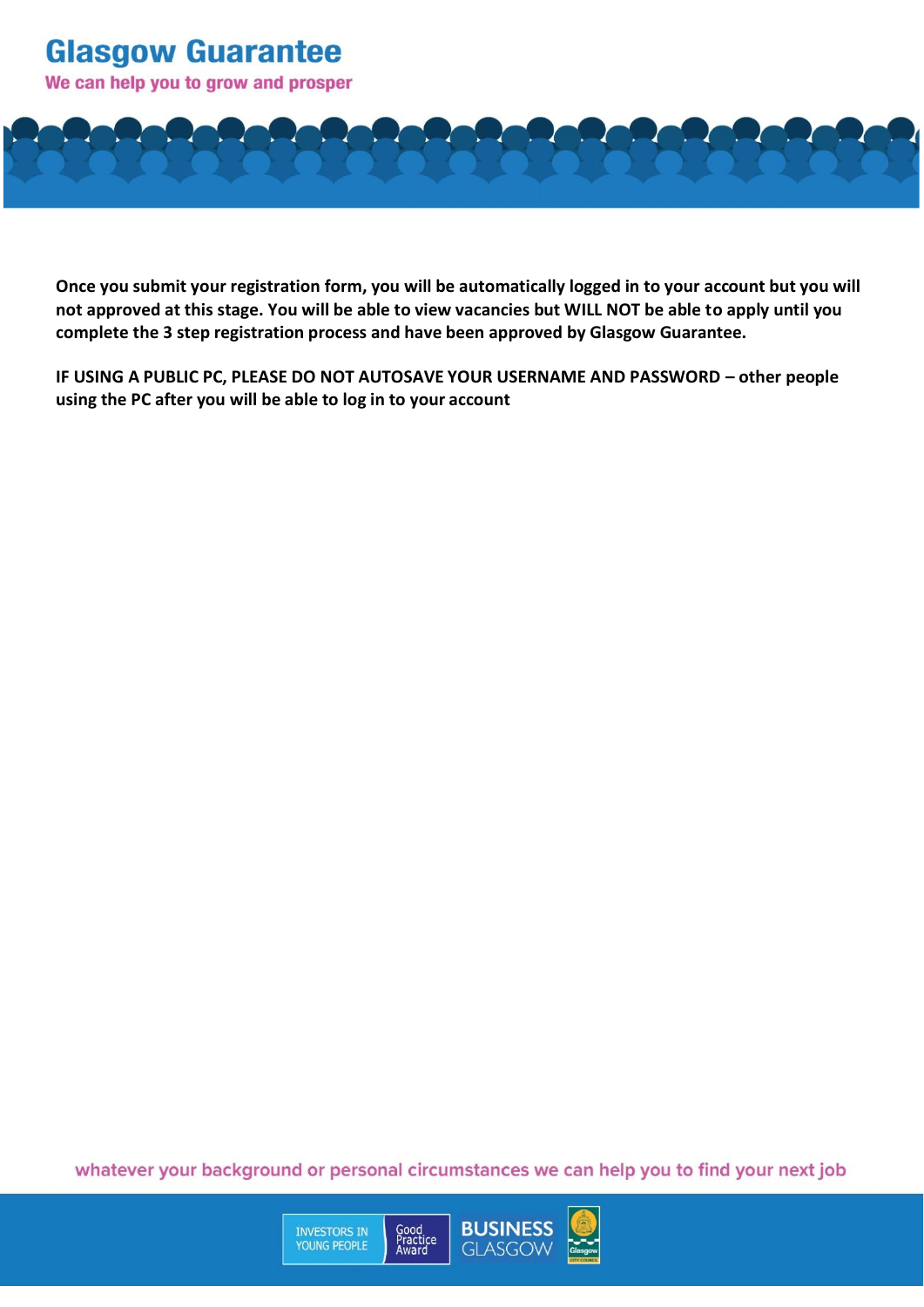

### **STEP 2: EMAIL ADDRESS VERIFICATION**

**Once you submit your online registration form, you are automatically signed in to your account but you will also be required to validate your email address. To do this, we will send you an email (see below) to the email address you provided on your online registration form:**

*Thank you for your registering with the Glasgow Guarantee. Before we can begin to process your registration you will need to validate your email address. You can do that by clicking on this link. If you do not do this within 14 days your details will be removed from our system and you will be required to reregister.*

Kind Regards

Glasgow Guarantee Team

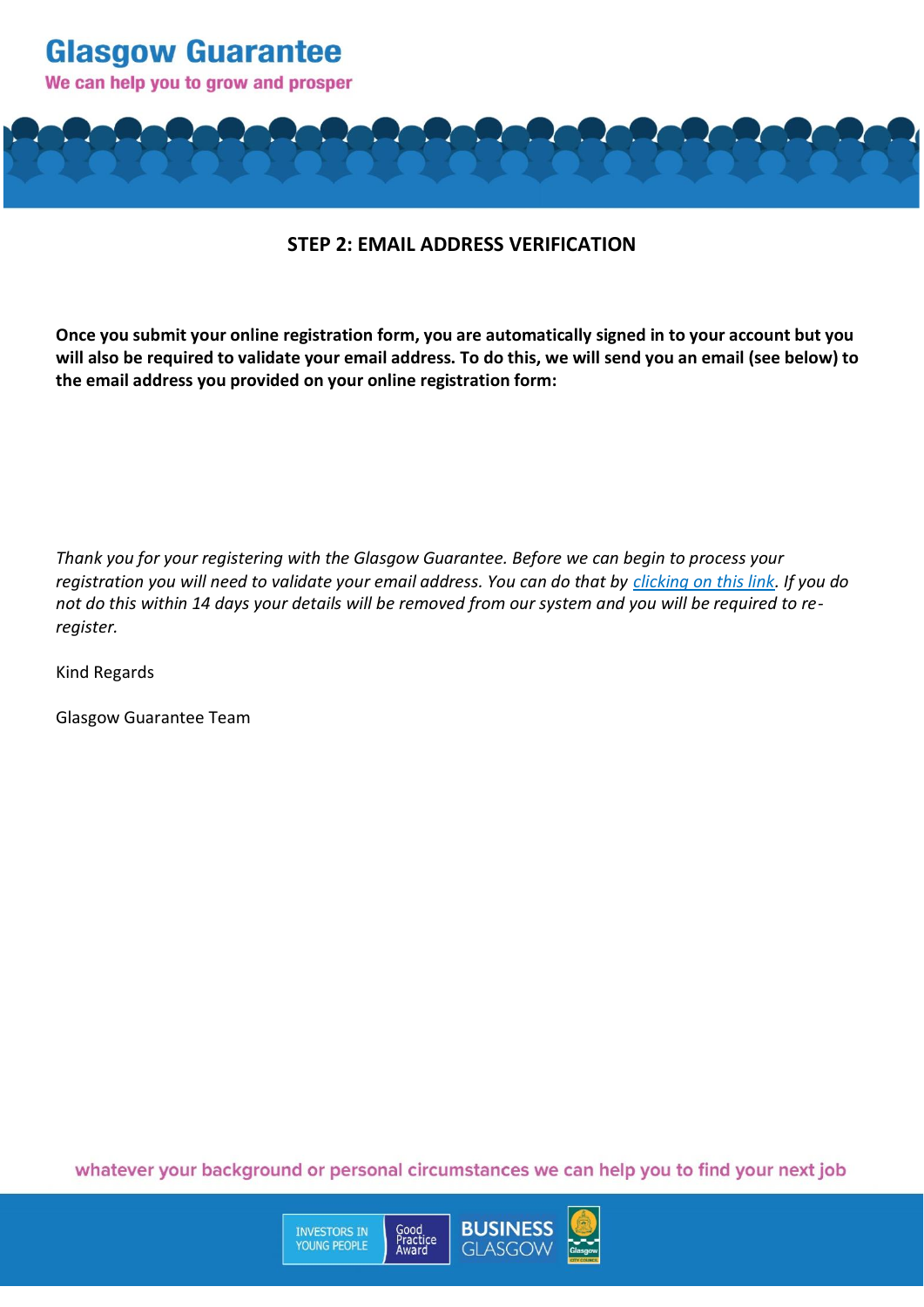



| <b>My Account</b>                                                                      |                                       |                                                 |                                               |
|----------------------------------------------------------------------------------------|---------------------------------------|-------------------------------------------------|-----------------------------------------------|
| Complete your Glasgow Guarantee account 3/3                                            |                                       |                                                 |                                               |
| Eligibility                                                                            | <b>Equal Ops</b>                      | Sector Interests                                |                                               |
| Upload proof of eligibility or referral form<br><b>Your Profile</b>                    | Complete the Equal Opportunities form | Choose at least 1 sector you are interested in. |                                               |
| <b>Personal Details</b><br>Candidate Test 1<br>emma.boyd@glasgow.gov.uk<br>01412878609 | <b>Rejected Eligbility Documents</b>  | Qualifications<br>Add qualifications            | <b>Work Experience</b><br>Add work experience |
| My Account   Saved Vacancies Application History                                       |                                       |                                                 |                                               |
| <b>Key Skills</b><br>Add key skills                                                    | <b>Saved Vacancies</b>                | <b>Application History</b>                      |                                               |
| <b>Your Account</b>                                                                    |                                       |                                                 |                                               |
|                                                                                        |                                       |                                                 |                                               |
| Change Username<br>candidate1                                                          | <b>Change Password</b>                | <b>Change Security Question</b>                 | <b>Resend Email Validation</b>                |

whatever your background or personal circumstances we can help you to find your next job

INVESTORS IN<br>YOUNG PEOPLE